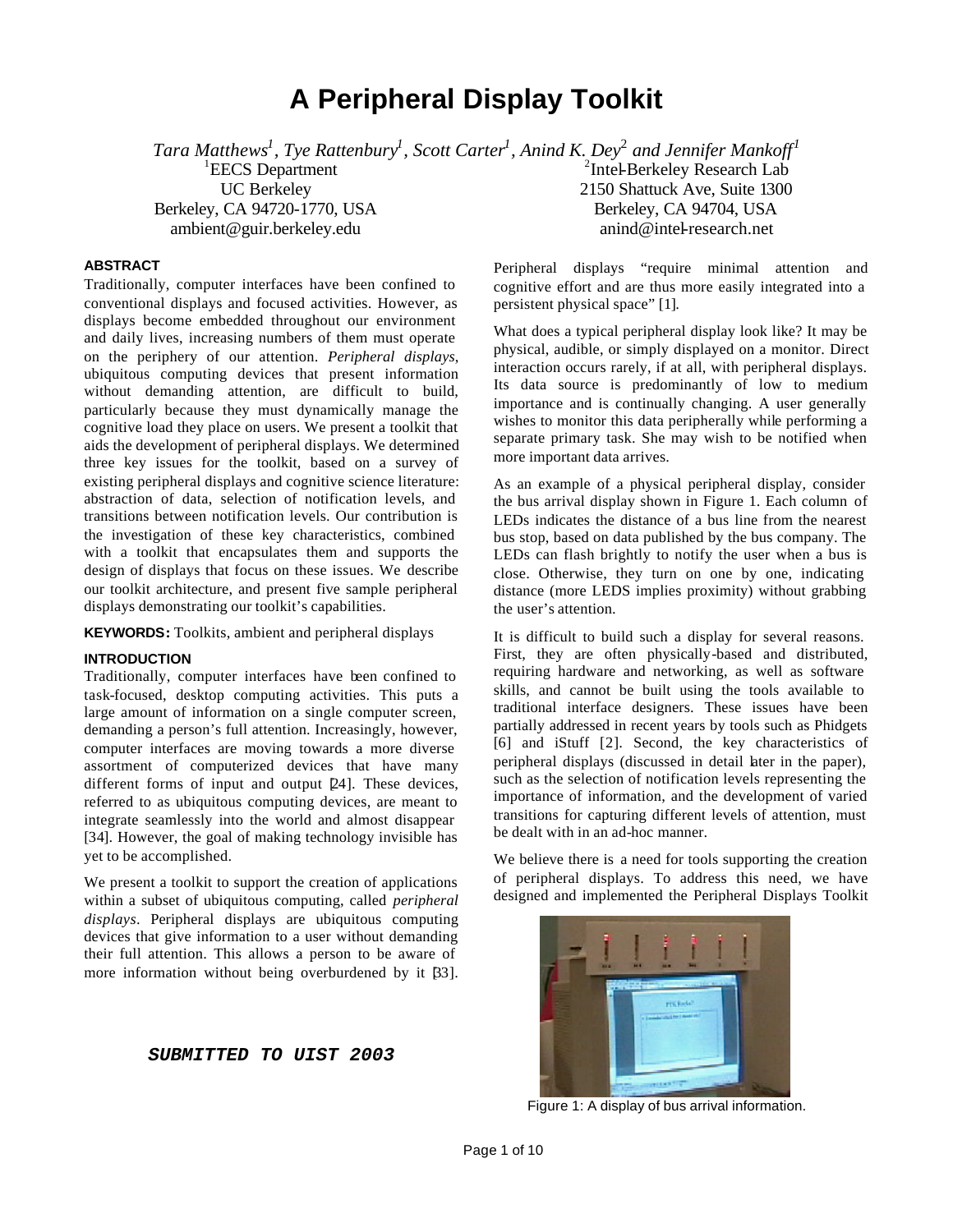(PTK). The PTK provides architectural support for key features of peripheral displays, allowing designers to more easily prototype them and supporting reuse of code.

Our architecture adds support for three key characteristics of peripheral displays: abstraction, notification, and transitions. *Abstraction* is used to transform incoming data to meet the needs of the output device. A designer can indicate the *notification* level of incoming data. *Transitions* are used to update the display, or output (a more neutral term that includes non-visual displays of information), to attract an appropriate amount of attention on the basis of the notification level.*.*

The design of our toolkit is based upon cognitive science literature and an inspection of existing peripheral displays. Additionally, we designed it to support issues common to many ubiquitous computing applications: remotely distributed applications, the use of physical components, sensors, and other hardware, and the extreme diversity of input sources and output devices.

#### **Overview**

The next section presents a survey of existing peripheral displays and literature on attention, justifying the three issues supported by our toolkit (abstraction, notification, and transitions). We then present our architecture, describing how we support each of these issues. We have built five applications using the toolkit, and they are presented as illustrations of how the toolkit works. We then touch on related work in toolkit development, and close with future work and conclusions.

# **SURVEY OF PERIPHERAL DISPLAYS AND ATTENTION**

Before beginning our survey, we need to define what is meant by the term "peripheral display." For our purposes, peripheral displays are displays that are not at the focus of a person's attention. This naturally leads to the question, what is attention?

To answer this question, we turn to cognitive science literature. Mack and Rock characterize attention as a

subject's intent and expectation towards a stimulus [17]. According to recent models of human attention [28,32,18] and Rensink's Coherency Theory [30] the brain processes sensory input hierarchically. Although research on human attention is still in flux (new categories and models of attention are still being developed [15, 30]), one can categorize attention into four main zones: preattention, inattention, divided attention, and focused attention (see Figure 2). Early processing (*preattention*) handles objects without any referential frame. These objects are not inherently available for later processing and thus do not affect awareness. At the *inattention* stage, a person is not conscious of a perceptual stimulus, but the information may effect behavior [6]. The nature of inattention is hotly debated, and no rigorous definition exists. *Divided* 

*attention* and *focused attention* represent the two ways that humans consciously perceive stimuli – by using all attentional resources to focus on one stimuli, or by distributing that attention over several objects. According to Treisman, there is a "continuum between divided and focused" attention [32], and the sloping graph in Figure 2 reflects this property.

We say that a person is *aware* of a stimulus if it in some way influences behavior (*e.g.* percolates beyond the visual cortex into prefrontal planning). *Peripheral displays, then, are displays that show information that a person is aware of, but not focused on.* This includes inattention and divided attention, but not pre-attention or focused attention.

We can characterize different categories of peripheral displays found in the literature based on the degree of attention they require. Displays with change blind aspects such as AROMA and the Agentk tickers [21] make use of inattention. As an example, the Agentk tickers display changes unnoticeably by fading text. Techniques for change blind display are described in detail by Intille [12]. Ambient displays rely on divided attention. They support monitoring and remain on the periphery of a user's attention, showing information of low to medium importance. Alerting displays, such as our bus arrival display, also rely on divided attention. They remain on the periphery at most times, but may grab attention as more important information arrives. In terms of our graph (Figure 2), ambient displays might be defined as those that are "minimally attended" (*e.g.* just salient enough for conscious perception) while alerting displays are "maximally divided" (*e.g.* slightly less salient than focal tasks).

#### **Characteristics of Peripheral Displays**

We have combined our understanding of cognitive science with a survey of existing peripheral displays in order to identify the key characteristics of peripheral displays that a toolkit should support. Though we can identify key features of peripheral displays, there are few evaluations of peripheral displays (due to the difficulty of creating such



Figure 2: Graph of human awareness *vs.* attention.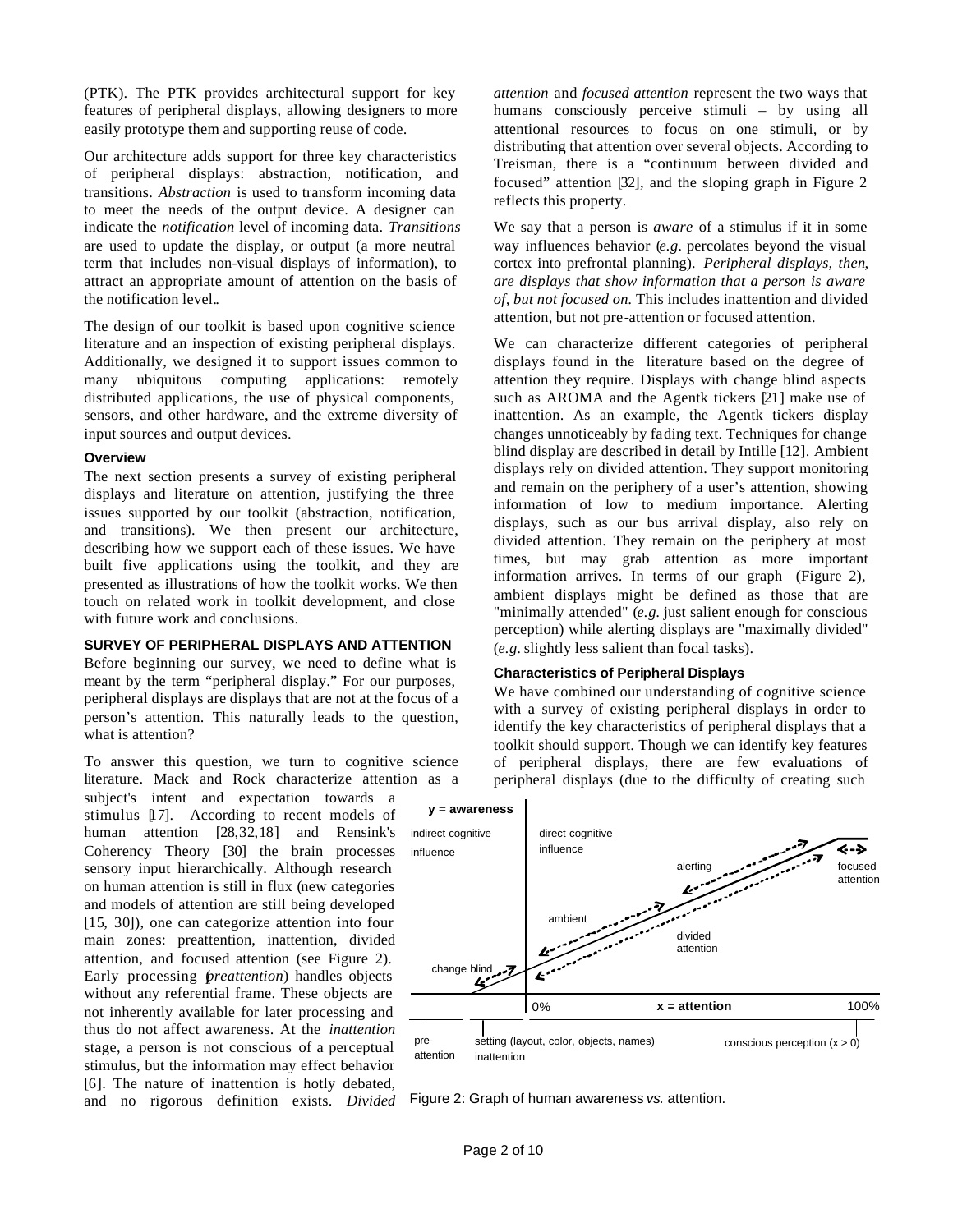**Ignore**: Possibly all display ignore some data.

**Change Blind**: AROMA, Digital Family Portrait, *InfoCanvas*, Agentk Tickers

**Make Aware**: AROMA, Lumitouch, Audio Aura, InfoCanvas, Pinwheels, Dangling String, Sideshow, Agentk Tickers, Kimura, *Information Percolator*, *Informative Art*

**Interrupt**: Lumitouch, Sideshow

**Demand Attention**: No displays from survey. Example: alarm clock.

**Explicitly supported transitions**, by notification level (Ignore and Demand Attention were not found in our survey):

**Change Blind**: AROMA (animated image changes), Agentk Tickers (text fade, roll, ticker), *InfoCanvas* (may animate some image movement), Information Percolator (natural animation of bubbles moving up)

**Make Aware**: Audio Aura (meaningful sounds overlaid on background sound)

**Interrupt**: Sideshow (text box with important information appears), Lumitouch (LEDs flash or change color)

**Degradation**: Kimura (low resolution images of documents shown in a history montage of desktop activity)

**Feature abstraction**: AROMA (activity), Audio Aura (email, group pulse), Digital Family Portrait (health, environment, activity, relationships), Cook's Collage (duration, heat), Lumitouch (presence, interaction), Pinwheels (LAN traffic), InfoCanvas (various), Dangling String (LAN traffic), Information Percolator (various), Informative Art (various)

Table 1: A survey of some prototypical peripheral displays, showing how they use Notification, Transition, and Abstraction. Displays include AROMA [27], the Digital Family Portrait [25], Audio Aura [26], Cook's Collage [31], Lumitouch [4], Pinwheels [5], InfoCanvas [23], Information Percolator [8], Dangling String [33], Sideshow [3], Agentk Tickers [21], Informative Art [29], and Kimura [16]. Systems in *italics* lack detail for a definitive classification. Our notification classifications are best guesses due to lack of reported evaluations.

displays) upon which to base an understanding of how they impact attention [20]. It is for this reason that we turn to cognitive science literature as additional support for the key characteristics we have identified. Our survey showed that peripheral displays have three common characteristics. These are: abstraction, notification, and transitions. This section describes these key characteristics and why they are crucial to peripheral displays. Table 1 gives examples of each key feature from our survey.

# *Notification*

**Notification**

**Transition**

**Abstraction**

In typical use, peripheral displays allow people to monitor continually changing, non-critical data while performing a separate primary task, and to be notified when more important data arrives. So, peripheral displays can present both critical and non-critical information. It follows that critical and non-critical information must be treated differently by a display: the most critical information should be displayed so that it grabs the user's attention and potentially requires action and the least critical information should be displayed so that it does not attract conscious attention. We call these differences *notification levels*. Higher notification levels correspond to more critical data and are displayed in a way to grab attention. Lower notification levels correspond to non-critical data and are displayed to only grab peripheral attention.

Based on our survey, and the discussion of attention presented above, we defined five notification levels. Notification levels represent levels of importance. This is based both on the information source, and, ideally, some context about the interruptibility of the person receiving the information. They are "demand action," "interrupt," "make aware," "change blind," and "ignore." "Ignore" represents

information that should not be displayed, and does not correspond to any attention level. "Change blind" corresponds to inattention, while "make aware" and "interrupt" correspond to a form of divided attention. "Interrupt" could also be characterized as an attempt to grab focused attention. "Demand action" is similar to "interrupt," but it also requires that the user perform some action to stop the alerting. This level, while common in GUIs, should be used sparingly in peripheral displays, because only very critical information should require the user to drop everything and attend to the displayed information. Thus, change blind displays show information with care to not distract the user, while ambient displays may attempt to make a person aware of information and alerting displays may use all levels.

The displays we surveyed used all but the demand action notification level. Make aware was by far most common, though several displays used change blind and interrupt.

# *Transitions*

With notification levels defined, the peripheral display developer must determine how to display information to grab the appropriate amount of attention from the user. Transitions are based upon the notification level of the data, context such as the current noise level in a room, and the modality of the display. For example, if the last bus were about to arrive at a bus stop causing a notification event at the "interrupt" level, our bus arrival display might flash all of its LEDs rapidly.

Recent studies give us some guidance about how to display information corresponding to each notification level, although much work remains to evaluate exactly how subtle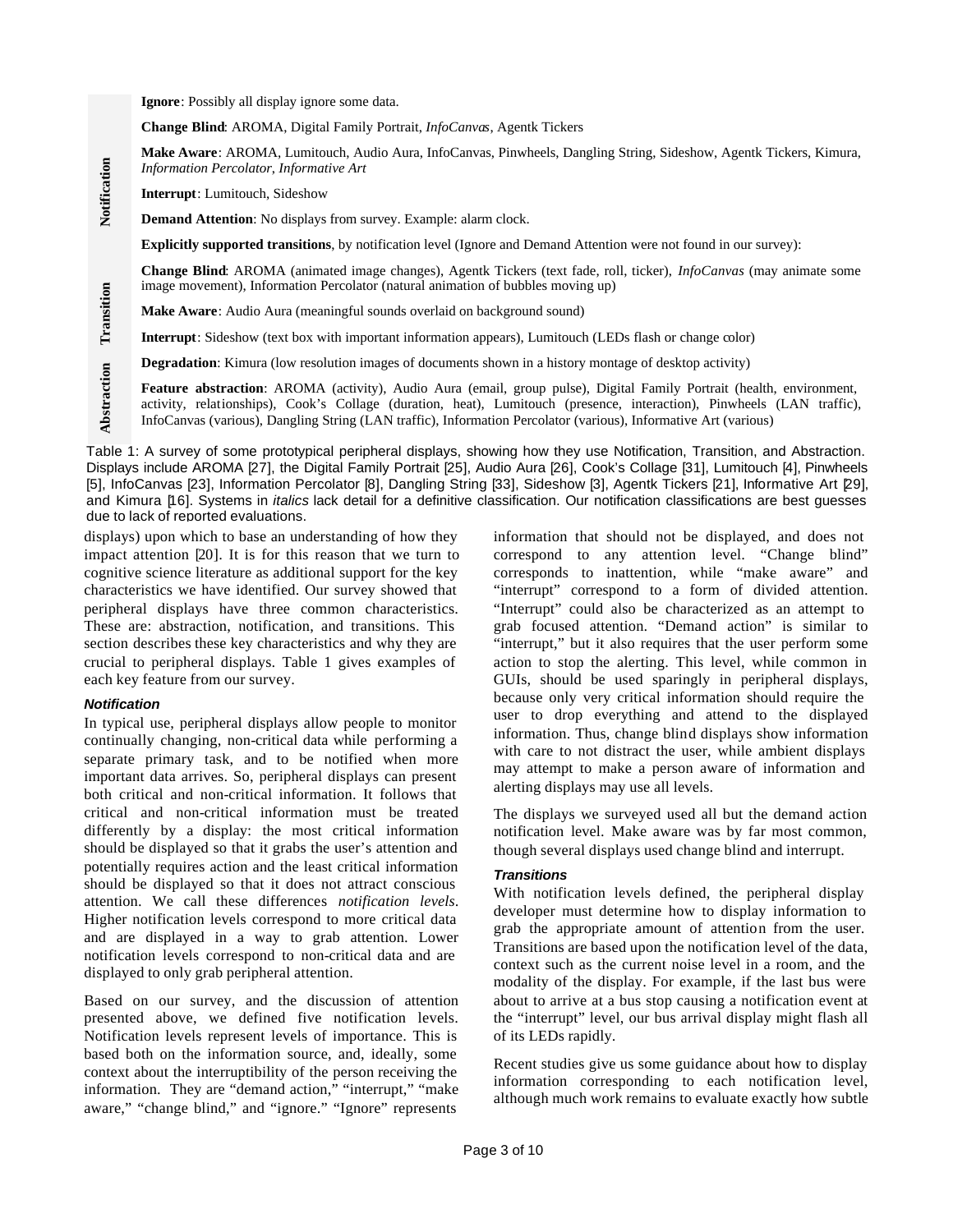or abrupt changes on a display must be to correctly grab human attention. Alerting displays typically utilize abrupt transitions for important information. Several applications [3, 4] have shown that significant changes in the interface will draw a user's attention. For ambient displays, McCrickard and Zhao found that animations like fading, rolling, and tickering made it difficult to tell when data changed [21], suggesting that repetitive and gradual animations are appropriate for change blind transitions. However, Maglio and Campbell found that continuous movement in tickers is more distracting than discrete scrolling [19]. Further research is needed to determine the best way to transition changed data in peripheral displays.

Based on these results, it is clear that animations of different types are a key tool for supporting transitions in applications that do not want to distract users. Our survey confirmed that applications explicitly supporting transitions to minimize motion are more likely to be change blind [27,21,23,8]. Other applications, such as Audio Aura, were meant to minimize distractions to the user, but did not make an effort to provide change blind transitions [26]. We categorized such displays as make aware. While in most papers, evaluations were not performed to confirm this, the motion of such applications is often significant or abrupt. Our survey also showed that alerting displays used abrupt or significant motion to purposefully interrupt [3,4].

# *Abstraction*

Peripheral displays do not display information directly; rather they use abstraction to display information so that it may be more easily interpreted with less attention. Abstraction is the process of removing or extracting data so that the result includes fewer or different details than the original. The AROMA project showed that abstraction can convey sufficient information while remaining subdued enough to allow a user to concentrate on a main activity [27]. AROMA defined two types of abstraction: degradation and feature extraction. Degradation involves throwing away some of the original data. Feature extraction involves analyzing the original data, extracting certain features, and potentially deriving new data.

For example, in the AROMA project, remote presence was abstracted and displayed peripherally. Data in AROMA is passed through *abstractor objects* that perform basic signal processing, accumulations, and comparative analyses (such as history processing). These abstractor objects take sensor data (*i.e.*, from a microphone or camera) and create abstractions like "activity level" in the remote location. This is a form of feature extraction that derives new information from the extracted data.

Almost all of the displays we surveyed abstracted data in some way. Kimura used degradation [16], while the others all used feature extraction. Most applications used simple abstraction, without deriving new data.

# **In Summary**

To summarize, we have identified key characteristics of

peripheral displays, and broken them down in terms of features based on cognitive science literature and past work in peripheral display design and evaluation. While this survey represents a contribution, it also provides guidelines and requirements for the tool we have built. The next section describes how our toolkit addresses each of these characteristics, and describes our toolkit architecture.

# **ARCHITECTURE**

Before describing how the Peripheral Displays Toolkit (PTK) supports the issues described above, we introduce the basic architecture. Because peripheral displays are often physically based, and because an information source may not be physically co-located with a display, we support some standard issues addressed by other similar toolkits such as AROMA [27], Real World Interfaces [22], Phidgets [6], and iStuff [2]. In particular, we support storage of history, and distributed input and output components (as do iStuff and AROMA), and easy switching of the connections between them with the help of a discovery system (inspired by iStuff). The PTK currently provides some basic library elements that may be subclassed, such as input from web pages and microphones and Phidget output.

Our contribution is the addition of support for abstraction, notification, and transitions. AROMA has some support for abstraction, and support for distributed input and output handling, but does not support notification or transitions. To our knowledge, no toolkit supports all three. Here we present the architecture in which they sit, while the next section presents the details of how each is supported.

# **Distributed Input, Output, and Server**

The PTK has an event-based, distributed architecture consisting of three key pieces: the input source(s), the PTK server, and the output application(s). (See Figure 3.) Because these components are decoupled from each other, they are easily reused in new peripheral displays. Multiple output applications can subscribe to a single input source via the PTK server, facilitating code reuse and allowing for easier prototyping of outputs. Inputs and outputs can be easily swapped and reconnected, via the discovery system, allowing for richer interface experimentation.

Data flows from input sources to the PTK server, which routes a data event to all the outputs that have subscribed to receive events of this type. The output application is the most complex part of the toolkit, and includes support for abstraction, notification, and transitions. It borrows parts of its structure from the event-handling infrastructure first presented in ArtKit [9] and later in SubArctic [11]. However, rather than simply delivering events to a particular display device in the output application, an event is passed first to an abstraction subsystem which converts it to another data type (if necessary), then to a notification subsystem which sets the notification level, followed by an output subsystem that selects one or more output devices. Each output device then passes the event to a transition class that determines how to display it. A static event history is kept in the server, and each output application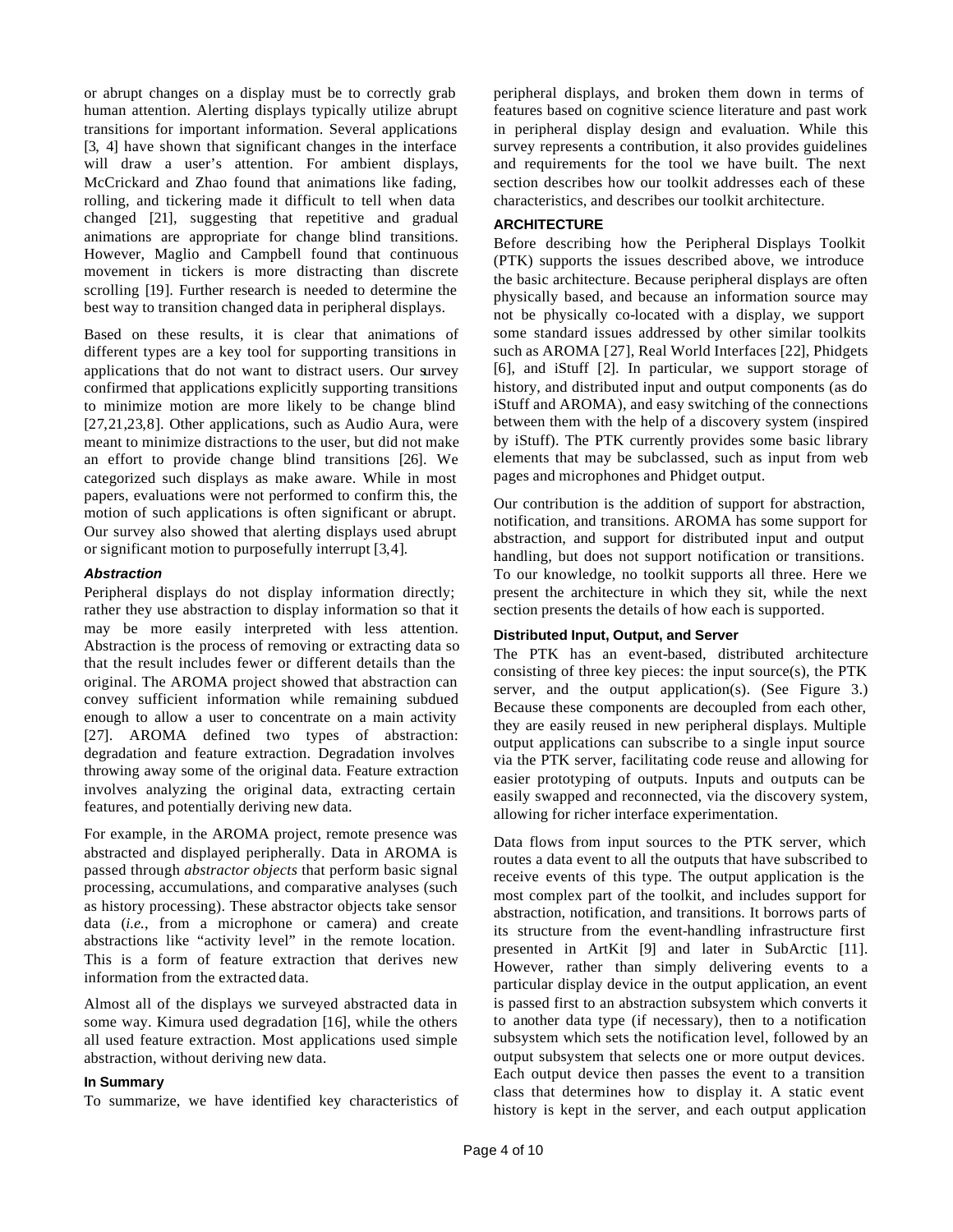

Figure 3 The PTK architecture. One or more inputs communicate with a server (far left). An application installs abstractors, notification setters, outputs, and transitions (italics) in their respective policies (bold). Input is then fed through each in turn.

maintains a runtime history of events for use by abstractors, notification setters, and transition classes.

To illustrate this more concretely, we next describe how data is represented in the toolkit, followed by the lifecycle of a particular piece of data, the movement of a bus in our bus display. We conclude with a brief description of the steps needed to create an application in the PTK. The following section describes separately how each of the three display characteristics, abstraction, notification, and transitions, are supported in the PTK.

#### **Data and Templates**

When data enters the toolkit, it is stored in basic data types: *binary* (such as on/off data)*, number, number range, string,*  or *file* (such as image, sound, or text data)*.* Support for these data types was a result of our survey of existing displays: we did not find any display using data that would not fit into at least one of these categories. For example, the input source to the Bus LED provides the number of minutes left until a bus arrives.

One or more basic data types are stored in a *template*. Templates come in a variety of types, though untyped templates are supported. In addition to our basic data types, we include four template types in the PTK, though more could easily be added: audio, image, light, and turning motor. A typed template includes specific pieces of data and methods to manipulate that data. For example, the audio template includes the following data: sound (file of the audio recording), volume (a number range, with the minimum value being 0 and the maximum value being the maximum volume), and frequency (a number range).

Each template is identified by *metadata* objects*.* Metadata contains information about the input source generating the template. Metadata always includes the type of the template (audio, image, *etc.*) and it could also include location

information and other descriptions. An application subscribes to receive events by telling the server what metadata it is interested in. For example the bus display subscribes to all templates of type "bus" with "bus number" matching any of six bus line numbers it displays.

#### **The Lifecycle of an event**

Each application receives data from the server and processes it in a main event loop. This loop sends the data to three policies, in order: abstraction policy, notification policy, and output policy (which includes transitions). Each policy passes the event to a series of abstractors, notification setters, and outputs, respectively. The policies implement rules for how the event is to be passed to these objects, in what order, and when control should be returned to the main event loop. As a result, an application developer can create complex effects by daining together multiple abstractors or notification setters.

When the output application (the large box to the right of the server in Figure 3) receives an event from the server, the event is passed to the main event loop. Event handling and dispatch uses a similar architecture to the ArtKit and subArctic GUI toolkits [9,11]. The main event loop begins with a call to the processEvent method. This loops through lists of policies as depicted in Figure 3. We use a breadth-first traversal: each row of each policy list will execute together. For example, the  $k^{\text{th}}$  abstraction policy will pass the event to its abstractors, then the  $k^{\text{th}}$  notification policy will pass the event to its notification setters, and finally the  $\vec{k}$ <sup>th</sup> output policy will offer the event to its outputs. Once a row is complete, the main event loop will repeat this process for the next row, until all rows have been executed.

The toolkit provides default policies, abstractors, and notification setters. The defaults, derived from our survey,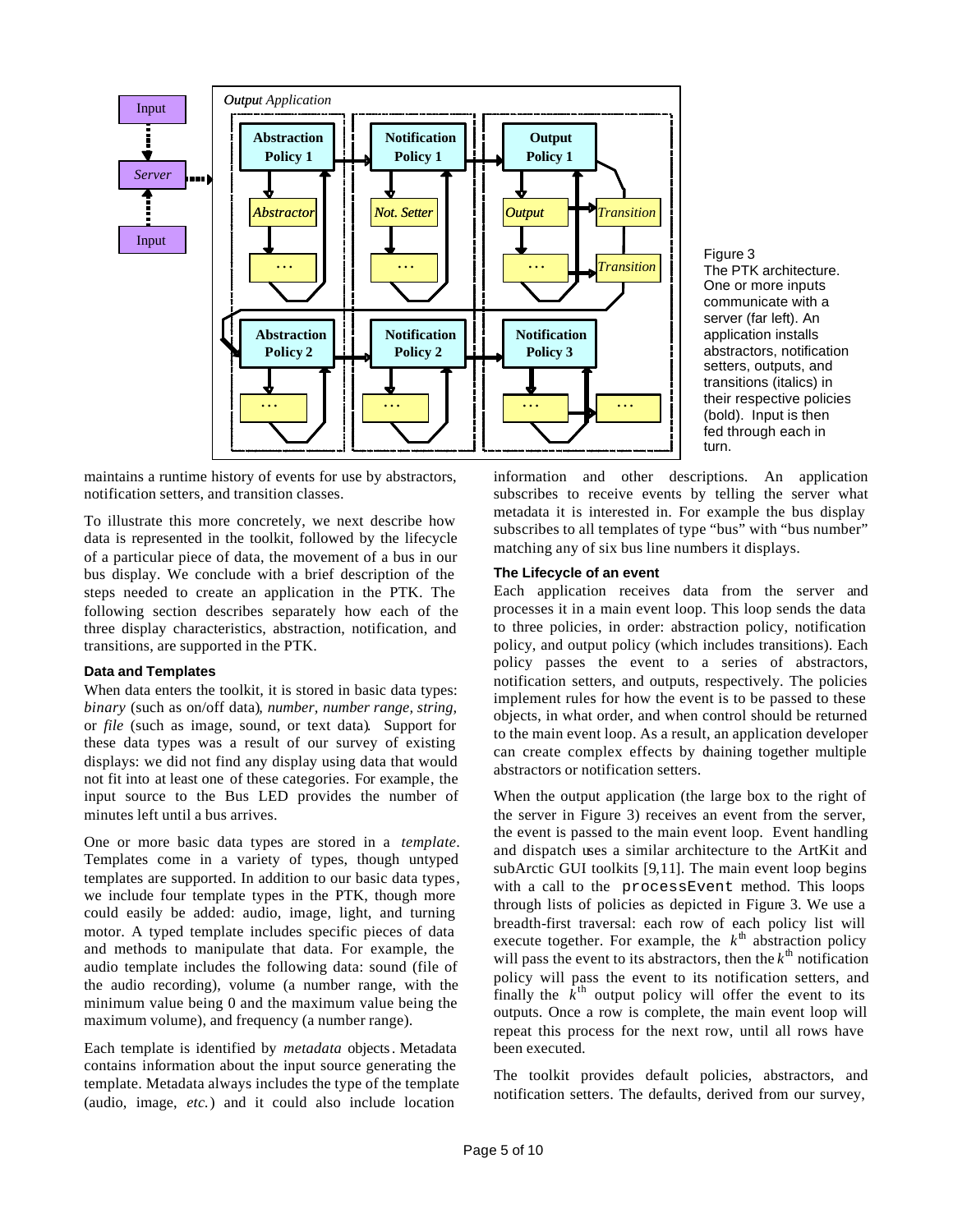are designed to be generic and are parameterized for the needs of specific applications. If the defaults are not appropriate, it is easy for a developer to create their own and install them. For example, it is easy to simply install a new notification setter in a notification policy. Similarly, an application developer can easily control which abstractors and notification setters are associated with each output device. If two outputs are installed in the same output policy, they will receive events that went through the same abstractors and notification setters. If in different policies, they will receive events that have been handled separately. Policies are rarely replaced, and none of our five test applications required any change to policies.

As an example of the event life cycle, events in the bus display begin with the bus input source, which reads bus schedules and determines how much time is left until six particular buses arrive. The input source wraps each number in a template, sets the metadata to indicate that it is bus arrival data and to specify which bus it represents, and dispatches it to the server. The server receives the six events and compares their metadata to the application's subscription's metadata. It sends the six events, one at a time, to the subscribing bus display output application.

The application's toolkit-provided communication class receives an event and sends it through the main event loop. First the event is abstracted to a light template by an abstractor from our library, installed by the application developer. The time until bus arrival is translated to the number of LEDs that should be turned on. Next the event is passed to the notification policy, which routes the event through two (library) threshold notification setters that look for different ranges of bus distance. With the notification set, the event is sent to the output policy, which loops through all six outputs (each represents a bus with a row of LEDs). The outputs check the metadata to see which bus the event represents and the appropriate output passes the event to its (custom) transition policy, after which the event is displayed.

# **Creating a Peripheral Display**

Here we continue the bus display example. Its input object is a class that has information about each bus route, and generates events of type Number at one minute intervals indicating a bus' distance from the bus stop in minutes. There are six output objects, each a row of LEDs that can be individually controlled. The output objects make use of the Phidgets toolkit to control the LEDs [6]. The base classes that were extended to create these inputs and outputs handle communication with the PTK server automatically. All of this is similar to what one might create in other existing toolkits such as iStuff [2].

The bus display application encapsulates all six output objects. All are installed in the same output policy, and given copies of the same transition object. Thus, they share the same abstractors and notification setters: the single abstractor and two threshold notification setters mentioned

above in the previous subsection. The application developer must also specify which input events are of interest, by creating metadata objects containing that information.

# **SUPPORT FOR THREE KEY CHARACTERISTICS**

Each of the key characteristics of peripheral displays, abstraction, notification, and transitions, are supported by the PTK architecture and library. As previously described, each characteristic is important to peripheral displays. By providing toolkit support for them, our goal is two-fold. First, we hope to enable easier creation of peripheral displays. Second, we hope to encourage designers to think about these important issues when designing their peripheral displays. For example, toolkit level support for notification and transitions may help designers focus on design decisions affecting the kind of human attention their display is attracting.

Although our focus has been on the toolkit architecture, we have developed a rudimentary library of objects supporting abstraction, notification, and transitions. Additionally, we have developed five applications, discussed in more depth in the next section. Here, we describe the PTK's support for each key characteristic.

# **Abstraction**

Abstractors convert between events of different types. We currently provide default abstractors that convert from input data to numbers, switches, audio, images, light, and motors (we plan to support other basic and template data types in the future). Application-specific feature abstraction is specified by overriding a Translate class and passing that in to the appropriate abstractor. For example, when converting a bus arrival time to a number of LEDs to light up (using the ToLightAbstractor abstractor), a developer provides a translator that translates the arrival time to an appropriate number range.

A custom abstractor may be implemented when a more complex analysis of sensed data is required. For example, we have written a recognizer that extracts telephone rings from non-speech audio. A developer can easily add other, more complex application-specific abstractors.

As stated above, the PTK architecture allows for multiple abstractors to be chained, meaning the results from one may become the input to another. For example, suppose we wanted to perform telephone recognition and then abstract the result to be displayed by a light. The output from the telephone abstractor would be the input to the ToLightAbstractor.

# **Notification**

After an event is abstracted, its notification level is set. Notification levels are commonly chosen based on either a threshold, exact match, degree of change, or pattern match. All but pattern match are currently provided by the PTK library.

**Thresholds:** Thresholds are important when a peripheral display wants to set the notification level by the range in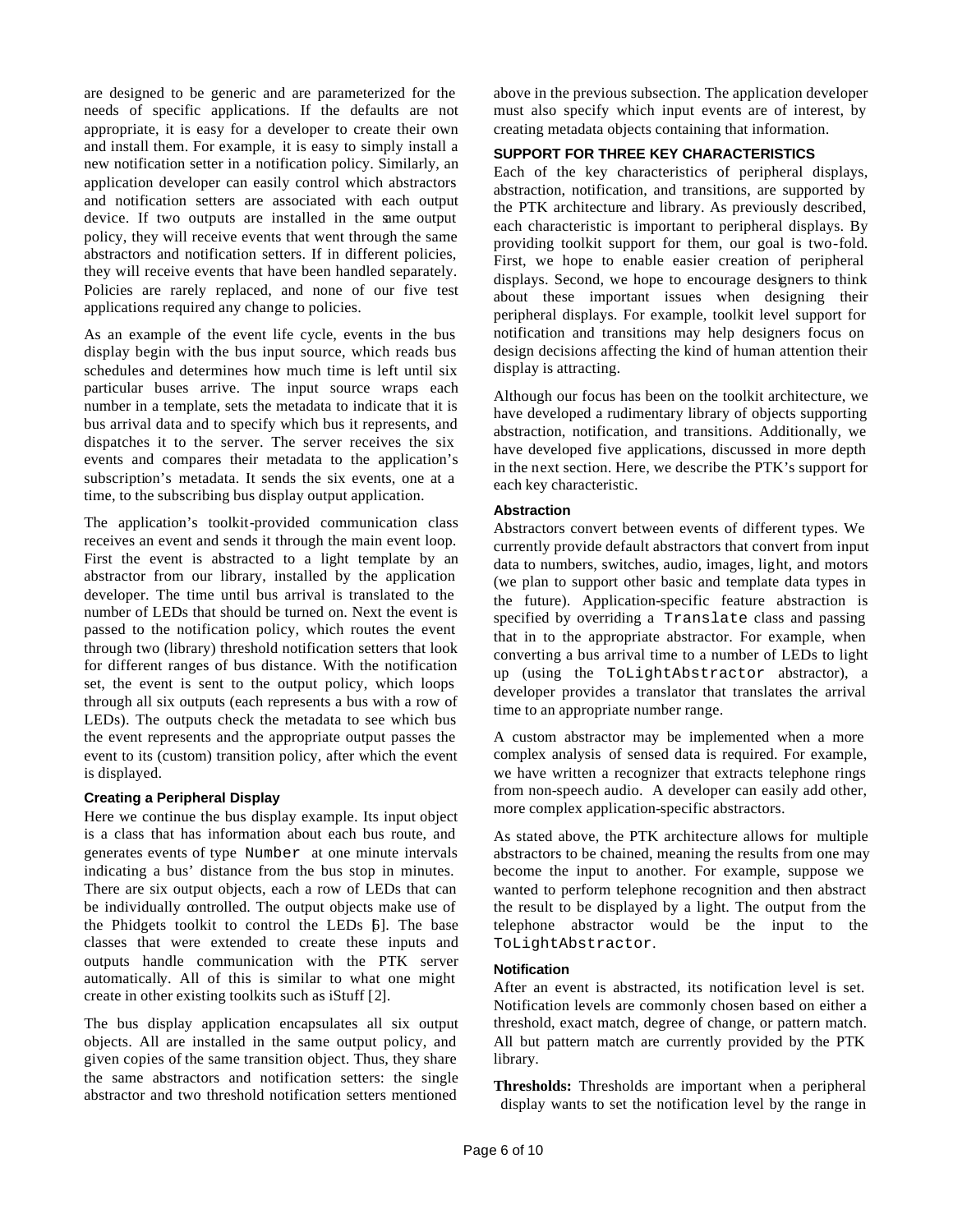which input data falls. In the bus display, notification is set to interrupt when a bus is within six minutes of the stop, but is set to make aware otherwise.

**Exact match:** An exact match requires data to exactly match a value provided by the application developer. For example, an email display might select the "interrupt" level when an email arrives from a specific author.

**Degree of change:** The degree of change notification setter compares the current event to the previous event, and determines the degree of change. A developer may specify different change thresholds for different notification levels. For example, a news ticker shows news headlines that change infrequently, so when a new headline appears, the user may wish to be made aware of it.

**Pattern matching:** Although not currently implemented, a notification setter might check for patterns in the data to select the notification level. For example, a display that visually shows the sounds occurring in a room may want to ignore background noise. If the pattern of the background noise can be determined, the notification level for this data could be set to ignore.

In addition, notification levels can be modified based on a local context sensor (we currently support ambient noise level sensing using a microphone). We can reduce notification levels if a noisy or busy environment is detected.

#### **Transitions**

Each output object has an associated transition class used to render the current notification setting. Transitions in the PTK are designed to allow for modular control over the exact behavior of the display as it transitions from the previous information event to the new event. A transition's primary role is to create a series of display events for the output object that provide a desired change of awareness for the user (such as change blind, make aware, or interrupt). These display events are displayed by the output object in the order they are generated. Transitions most commonly take the form of simple animations, and may have real-time constraints. The transition object spaces events to fit within a specified amount of time set by the application developer. The output class is then responsible for displaying information within those time constraints.

Our default transition class supports the major types of transitions found in our survey: smooth transitions (having many incremental display steps between the previous event and the new event), or abrupt transitions (show the new event without any intermediate transitional steps), or attention grabbing transitions (intermediate display steps are included that create sharp contrast to catch the user's focus). Thus, an event with an interrupt notification level generates a quick flashing sequence, while make aware generates an abrupt change, change-blind generates a smooth animation, and ignore is not displayed. By overriding this class, the toolkit user can arbitrarily define

these fundamental animations or add any number of additional ones.

At a low level, this is supported as follows: The transition class generates default sequences of events for each type of notification (ignore, change blind, make aware, interrupt, and demand attention). To do this, it depends on two display-specific methods: make\_blank, which should generate an "invisible" event, and linear\_map, which should generate a linear interpolation between the old event and the new event, at intervals specified by the display designer. Additionally, it contains a method for each type of notification that implements the standard animations described above.

At a high level, the generic output class functions as follows. First it asks the transition class installed by the application developer to generate a sequence of events to be animated, given the previous and new event and notification levels. These events are placed in a queue. The output component then displays the events in order.

# **EXAMPLE APPLICATIONS**

We have designed and implemented five applications using the PTK architecture: two physical output displays of bus schedule input; one on-screen output display of news and stock information; and two output displays of audio input. The applications were selected to demonstrate the different features of our toolkit. We re-implemented two applications developed as part of our past work in ambient displays (one bus [20], and one non-speech audio application [10]). Additionally, we re-implemented a third-party application (the news ticker) [21]. In each case, the flexibility of our architecture allowed us to expand on the features supported in the past. Together, these applications demonstrate that the PTK enables easier support for the key features of peripheral displays, supports easier prototyping, and that it can allow applications to be defined in terms of issues relating to human attention such as notification and transitions.

# **Bus Mobile**

The Bus Mobile, shown in Figure 4 (left), gives users a sense of how much time is left until popular buses reach their chosen bus stops [20]. It includes six tokens, each representing a bus line. At 24 minutes before a bus arrives at its stop, its token lowers 24 inches below the mobile's skirt. It rises one inch every minute until it disappears under the skirt when the bus has left the bus stop.

A heuristic evaluation of the original Bus Mobile found several usability problems. First, the Bus Mobile did not properly use notification. The major notification happened at 24 minutes when the bus token lowered from 0 to 24 inches. This action interrupted users rather than making them aware of the approaching bus. The most important notification needed was when the user actually had to leave for the bus stop, when the token was about 5 inches from the top. This event was not distinguished in any way from other events, making it essentially change blind to users.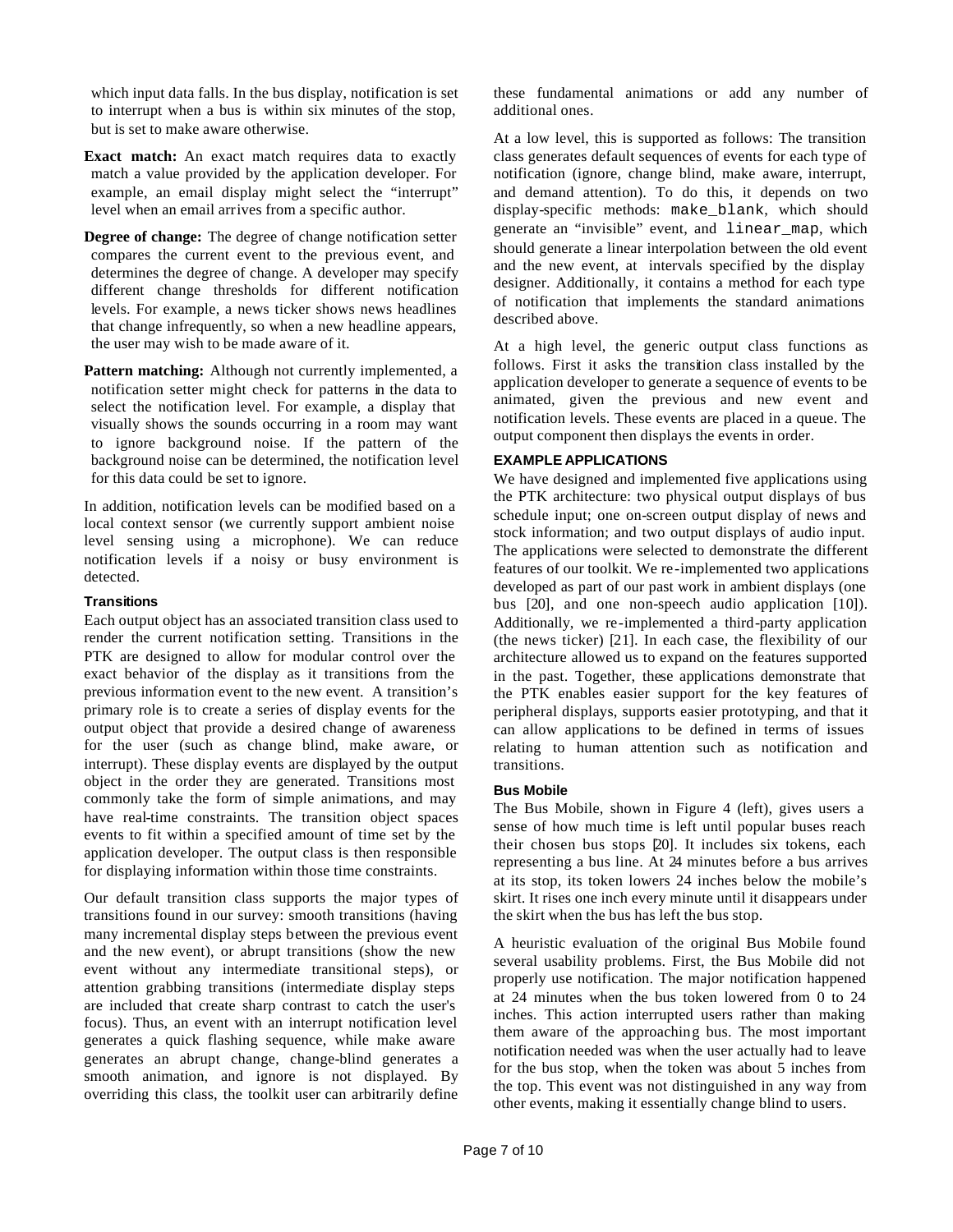



and Bus LED (right, also shown in Figure 1)

# *Use of PTK architectural features*

We re-implemented the Bus Mobile with the PTK. Since the Bus Mobile did not make good use of notification or transitions, we did not find any savings in the reimplementation as far as lines of code or code complexity. The input and output code in the original Bus Mobile were highly integrated, causing the two pieces to be indistinguishable. Using the PTK separated the two, allowing us to reuse the bus schedule input and much of the output application in the Bus LED Display.

# **Bus LED**

The Bus LED Display, shown in Figure 4 (right), took into consideration the usability problems of the Bus Mobile, assigning more appropriate notifications and transitions to events. The display consists of six columns of LED lights, arranged horizontally, labeled below with the corresponding bus number. There are eight LED lights in each column whose on/off values are controlled by a Phidget interface kit [6]. Each LED corresponds to a threeminute window. The LED lights turn on from top to bottom; *e.g.* when a bus is eight minutes away, the top six LED lights are on. When the bus is six minutes away, the LED lights flash on and off a few times to catch the user's attention (an "interrupt" event). Other than the one flashing event, the LED light changes are as unobtrusive as possible to keep the display in the user's periphery.

# *Use of PTK architectural features*

The PTK implementation of the Bus LED Display used the same input as the Bus Mobile and required only small modifications to the Bus Mobile code. Changes included using a different abstractor to translate minutes to number of LED lights and changes to the parameters for the notification setters. Notification was set to interrupt when the bus was six minutes away, make aware when the bus was between 1 and 24 minutes away, and ignore otherwise. The output class was re-implemented, since new hardware was used. The transitions class was modified by overriding make\_blank to turn all of the lights off, with the result that an interrupt transition would flash the lights on and off.

# **Stock-News Displays**

As a demonstration of our support for a variety of transitions and for alerting displays, we chose to reimplement a modified version of the information ticker



Figure 5: Three images of the stock and news ticker. **(top and middle images)** The news headline flashing red to Figure 4: The Bus Mobile (left) black **(bottom image)** The stocks fading in.

presented by McCrickard [21]. In addition to displaying news (we chose to show the top five headlines from CNN.com), our ticker displays current stock prices. Figure 5 shows images of the ticker, with stocks on top and news below.

McCrickard's original ticker was a simple scrolling-text display. The text was only updated when it was not visible. Hence, all information updates were change-blind. Our stock and news ticker supports arbitrary notification levels and transitions. Updates are change blind by default. When Intel's stock changes by a small amount, an update is set to make aware. When the word "Iraq" appears in a headline, or a very large change in Intel's stock occurs, an update is set to interrupt. Change-blind transitions were implemented as fade-out/fade-in transitions where information updates were conducted while the text was transparent. Make-aware transitions were implemented as a single flash, during which the scrolling text was turned green. Interrupt transitions were imp lemented as multiple flashes, during which the text color altered between red and its usual black.

# *Use of PTK architectural features*

The stock and news ticker require a web page parser, which is part of the toolkit library. No customized notification setters were required. To support the special transitions described above, four methods had to be subclassed to perform display-specific actions: the standard make aware method was modified to flash the text in green once, the standard interrupt method was modified to flash from black to red instead of black to blank, make\_blank was modified to generate transparent text, and linear\_map was overridden to fade between events.

# **Remote audio awareness -- Ring Ticker**

The Ring Ticker (top of Figure 6) is designed for those who cannot easily hear important audio events. Its design is based in part on our recent work in peripheral sound displays for the deaf [10]. Currently, the ticker provides awareness of one type of sound: telephone ring tones. When the phone rings, the word "ring!" slowly fades into view as it scrolls across the ticker.

# *Use of PTK architectural features*

This display demonstrates feature abstraction (our abstractor "recognizes" rings based on key frequency features present across events). This is the most complex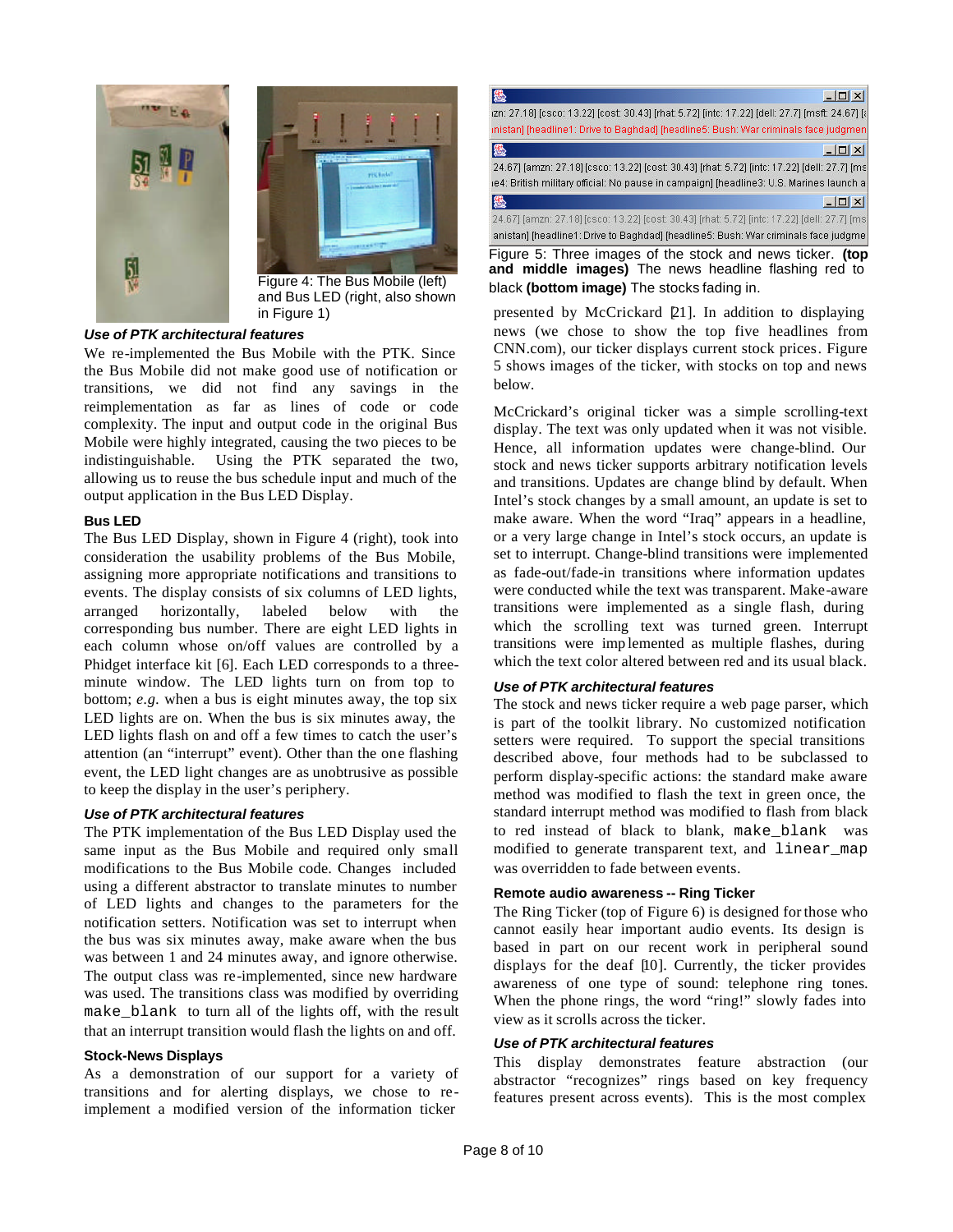ISS.

 $\Box$  $\times$ 

g!!! ring!!! ring!!! ring!!! ring!!! ring!!! ring!!! ring!!! ring!!! ring!!! ring!!! ring



Figure 6: **top:** the ring ticker. **bottom**: the guitar display

abstractor we built. It also demonstrates re-use: it was built using the same output class and transition class as the stock-news display. We simply installed a different abstractor (the ring recognizer), and different notification level setters. Notification level is always set to either "make aware" (which causes the word "ring!" to appear) or "ignore" (which causes it to disappear again).

#### **Remote audio awareness -- Guitar**

The Guitar, shown at the bottom of Figure 6, provides awareness of audio events occurring in a remote space by plucking a string. A single vertical string runs down the center of the instrument. A Phidget servomotor in the black central area pulls a guitar pick across the string, whose tension is controlled by another servomotor not visible in the image. Thus, the display can control pitch and the frequency with which the string is plucked. The result is an audible indication of activity levels in a remote space. The greater the activity, the higher the pitch and more frequent the plucks.

#### *Use of PTK architectural features*

Both the Guitar and the Ring Ticker used the same input source simultaneously. The Guitar used a different abstractor and notification setters. It used an abstractor to convert remote audio volumes to servomotor positions. Notification levels were set to change blind, make aware, or interrupt, using a threshold setter, based on volume.

# **Discussion**

Our applications demonstrate that the PTK facilitates code reuse, enables easy interface experimentation, and supports the design of displays that consider human attention through notification and transitions.

The two bus arrival displays demonstrate the advantages of our architecture in supporting a design that is focused first and foremost on issues of attention. The ticker demonstrated our ability to implement an example application from the literature, and highlighted the flexibility of our transition system. Finally, the two audio displays demonstrated the ability of the PTK to take the same input and support applications with varying levels of abstraction. Two displays can show different characteristics of the audio input: volume, frequency, or both.

Among the five applications we have built, two did not use abstraction, we were able to use the default classes with custom translators in three cases, and we created one complex abstractor, the ring recognizer.

Our default notification setters can be parameterized to meet most application needs. For example, among the five applications we have built, we were able to use the default classes in four applications, and created two subclasses (most applications used multiple notification setters). It is easy to create custom notification setters when necessary.

In the three applications we implemented that used transitions, we relied on the standard transition functionality, overriding methods only to add displayspecific functionality. Two of the applications are GUI displays while the third displays transitions on LEDs. Transitions could als o be done in audio or other modalities.

Together, we feel that these applications illustrate the flexibility and strength of the characteristics we support in the toolkit.

# **CONCLUSIONS AND FUTURE WORK**

Based on a survey of existing peripheral displays and cognitive science literature, we have characterized peripheral displays according to their use of three key characteristics: abstraction, notification, and transitions.

We then developed a tool to support the building of peripheral displays, based on thes e characteristics. In addition to supporting basic issues highlighted by other toolkits in this domain, including distribution and discovery of available input sources, our tool provides explicit support for each of the three characteristics we identified.

We have validated this tool by building a total of five peripheral displays, representing variations on three different applications. Two are previously-built applications that we re-implemented with the PTK  $[10,20]$ , and a third is an application originally presented in the literature  $[21]$ . Each of these makes use of a variety of library and custom abstraction, notification, and transition objects.

In sum, these five displays illustrate the importance of the characteristics highlighted in our survey, and show that by supporting them, the toolkit eases prototyping, enables interface experimentation and supports the design of displays that consider human attention through notification and transitions.

As always, this is a work in process. We have focused little effort on creating a truly complete toolkit library. In the future, we plan to conduct studies that can help us to determine how best to populate our library. In particular, we will collaborate with cognitive scientists in determining the amount of attention different transitions require of users. Based on these studies, we will expand the range of